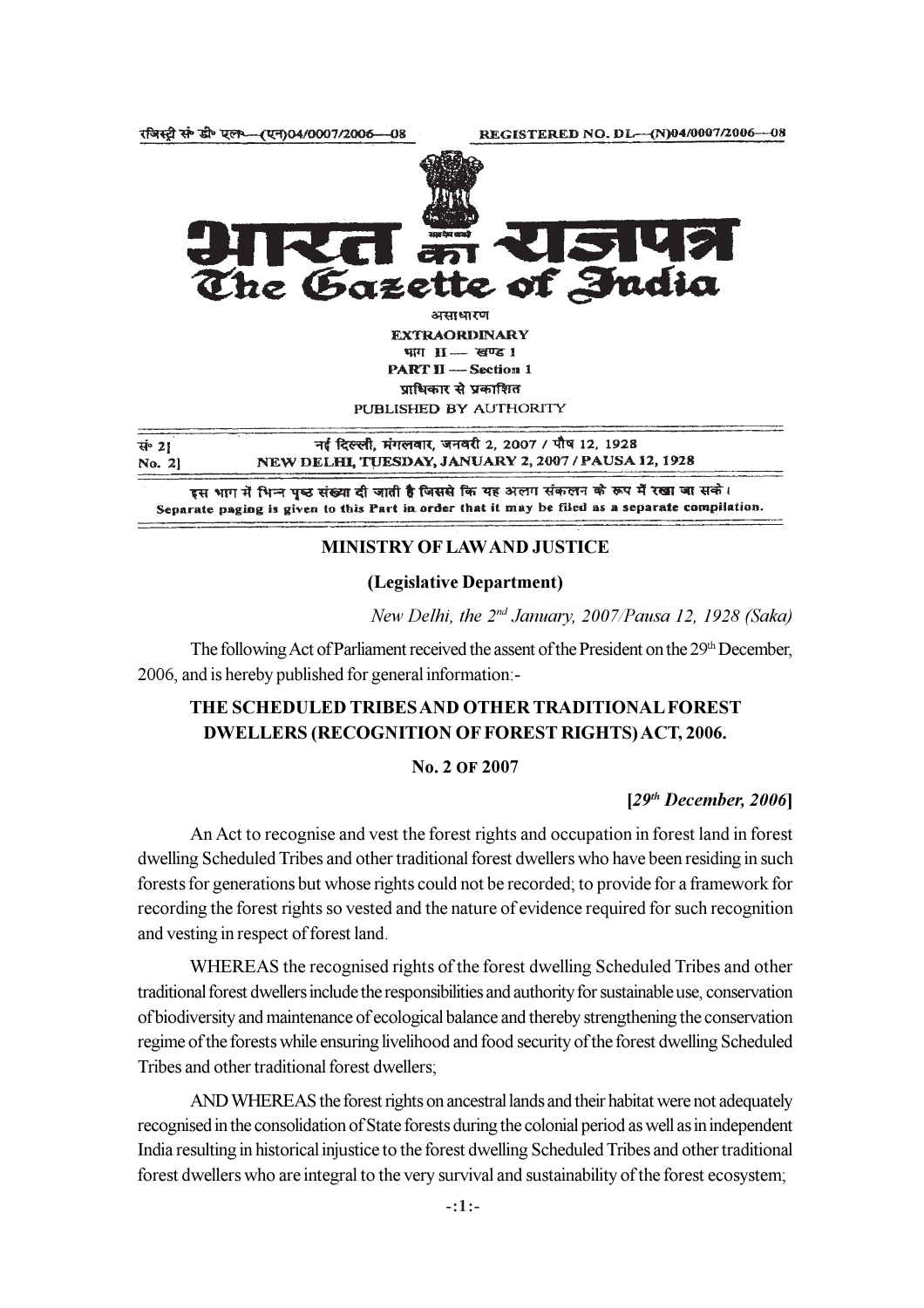AND WHEREAS it has become necessary to address the long standing insecurity of tenurial and access rights of forest dwelling Scheduled Tribes and other traditional forest dwellers including those who were forced to relocate their dwelling due to State development interventions.

BE it enacted by Parliament in the Fifty-seventh Year of the Republic of India as follows:-

# **CHAPTERI**

### **PRELIMINARY**

 $\overline{I}$ . (1) This Act may be called the Scheduled Tribes and Other Traditional Forest Dwellers (Recognition of Forest Rights) Act, 2006.

(2) It extends to the whole of India except the State of Jammu and Kashmir.

(3) It shall come into force on such date as the Central Government may, by notification in the Official Gazette, appoint.

Definition

Short title and commencement.

> $2.$ In this Act, unless the context otherwise requires, -

(a) "Community forest resource" means customary common forest land within the traditional or customary boundaries of the village or seasonal use of landscape in the case of pastoral communities, including reserved forests, protected forests and protected areas such as Sanctuaries and National Parks to which the community had traditional access:

(b) "Critical wildlife habitat" means such areas of National Parks and Sanctuaries where it has been specifically and clearly established, case by case, on the basis of scientific and objective criteria, that such areas are required to be kept as inviolate for the purposes of wildlife conservation as may be determined and notified by the Central Government in the Ministry of Environment and Forests after open process of consultation by an Expert Committee, which includes experts from the locality appointed by that Government wherein a representative of the Ministry of Tribal Affairs shall also be included, in determining such areas according to the procedural requirements arising from sub-sections  $(1)$  and  $(2)$  of section 4;

(c) "forest dwelling Scheduled Tribes" means the members or community of the Scheduled Tribes who primarily reside in and who depend on the forests or forest lands for bona fide livelihood needs and includes the Scheduled Tribe pastoralist communities;

(d) "forest land" means land of any description falling within any forest area and includes unclassified forests, undemarcated forests, existing or deemed forests, protected forests, reserved forests, Sanctuaries and National Parks;

(e) "forest rights" means the forest rights referred to in section 3;

(f) "forest villages" means the settlements which have been established inside the forests by the forest department of any State Government for forestry operations or which were converted into forest villages through the forest reservation process and includes forest settlement villages, fixed demand holdings, all types of *taungya* settlements, by whatever name called, for such villages and includes lands for cultivation and other uses permitted by the Government;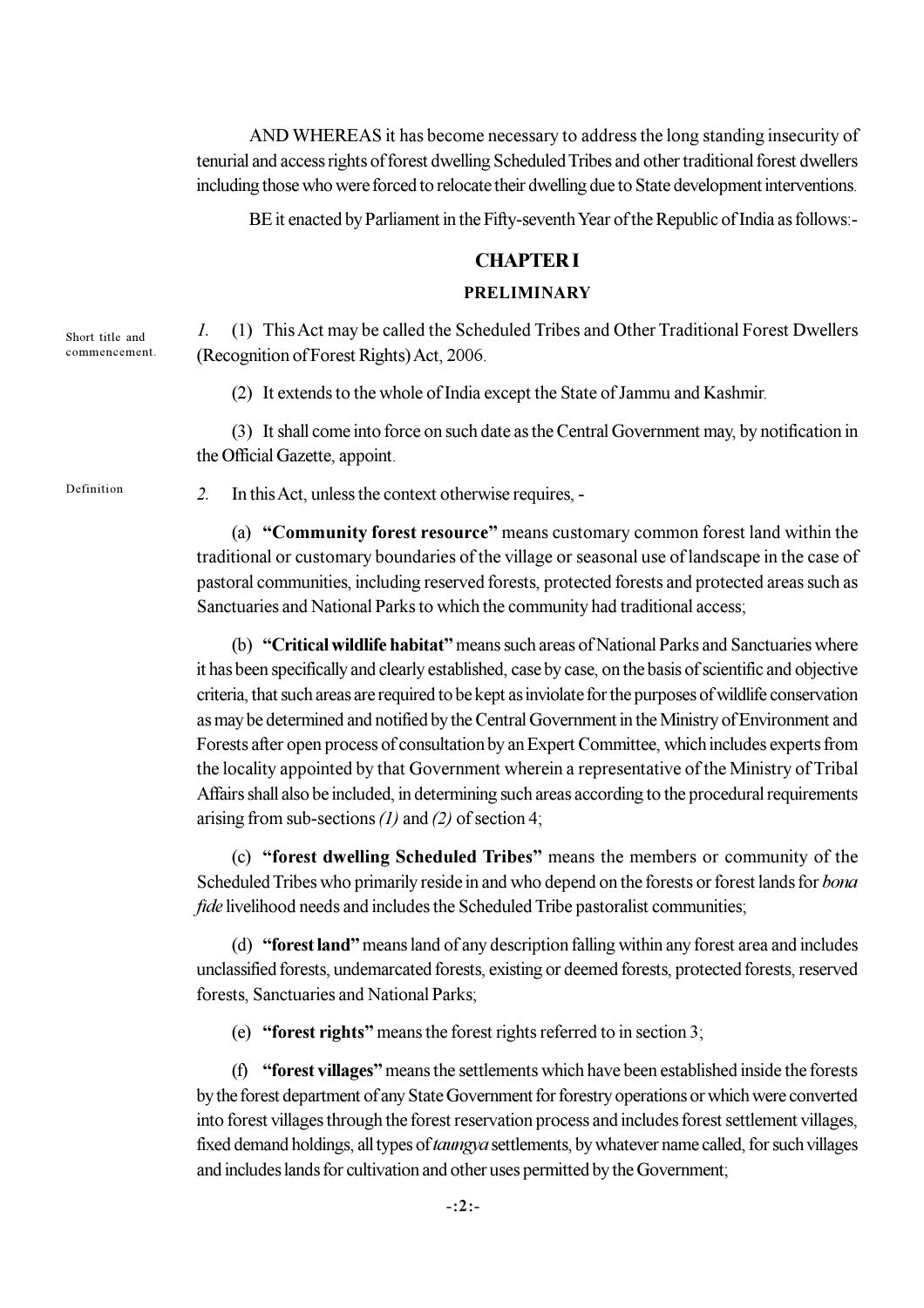(g) "Gram Sabha" means a village assembly which shall consist of all adult members of a village and in case of States having no Panchayats, Padas, Tolas and other traditional village institutions and elected village committees, with full and unrestricted participation of women;

(h) "habitat" includes the area comprising the customary habitat and such other habitats in reserved forests and protected forests of primitive tribal groups and pre-agricultural communities and other forest dwelling Scheduled Tribes;

(i) "minor forest produce" includes all non-timber forest produce of plant origin including bamboo, brush wood, stumps, cane, tussar, cocoons, honey, wax, lac, tendu or kendu leaves, medicinal plants and herbs, roots, tubers and the like;

(i) "nodal agency" means the nodal agency specified in section  $11$ ;

(k) "notification" means a notification published in the Official Gazette;

(1) "prescribed" means prescribed by rules made under this Act;

(m) "Scheduled Areas" means the Scheduled Areas referred to in clause  $(1)$  of article 244 of the Constitution

18 of 2003

40 of 1996

(n) "sustainable use" shall have the same meaning as assigned to it in clause (o) of section 2 of the Biological Diversity Act, 2002;

(o) "other traditional forest dwellers" means any member or community who has for at least three generations prior to the 13<sup>th</sup> day of December, 2005 primarily resided in and who depend on the forest or forests land for *bona fide* livelihood needs.

Explanation - For the purpose of this clause, "generation" means a period comprising of twenty-five years;

(p) "village" means  $-$ 

(i) a village referred to in clause  $(b)$  of section 4 of the Provisions of the Panchayats (Extension to the Scheduled Areas) Act, 1996; or

(ii) any area referred to as a village in any State law relating to Panchayats other than the Scheduled Areas: or

(iii) forest villages, old habitation or settlements and unsurveyed villages, whether notified as village or not; or

(iv) in the case of States where there are no Panchayats, the traditional village, by whatever name called;

(q) "wild animal" means any species of animal specified in Schedules I to IV of the Wild 53 of 1972 Life (Protection) Act, 1972 and found wild in nature.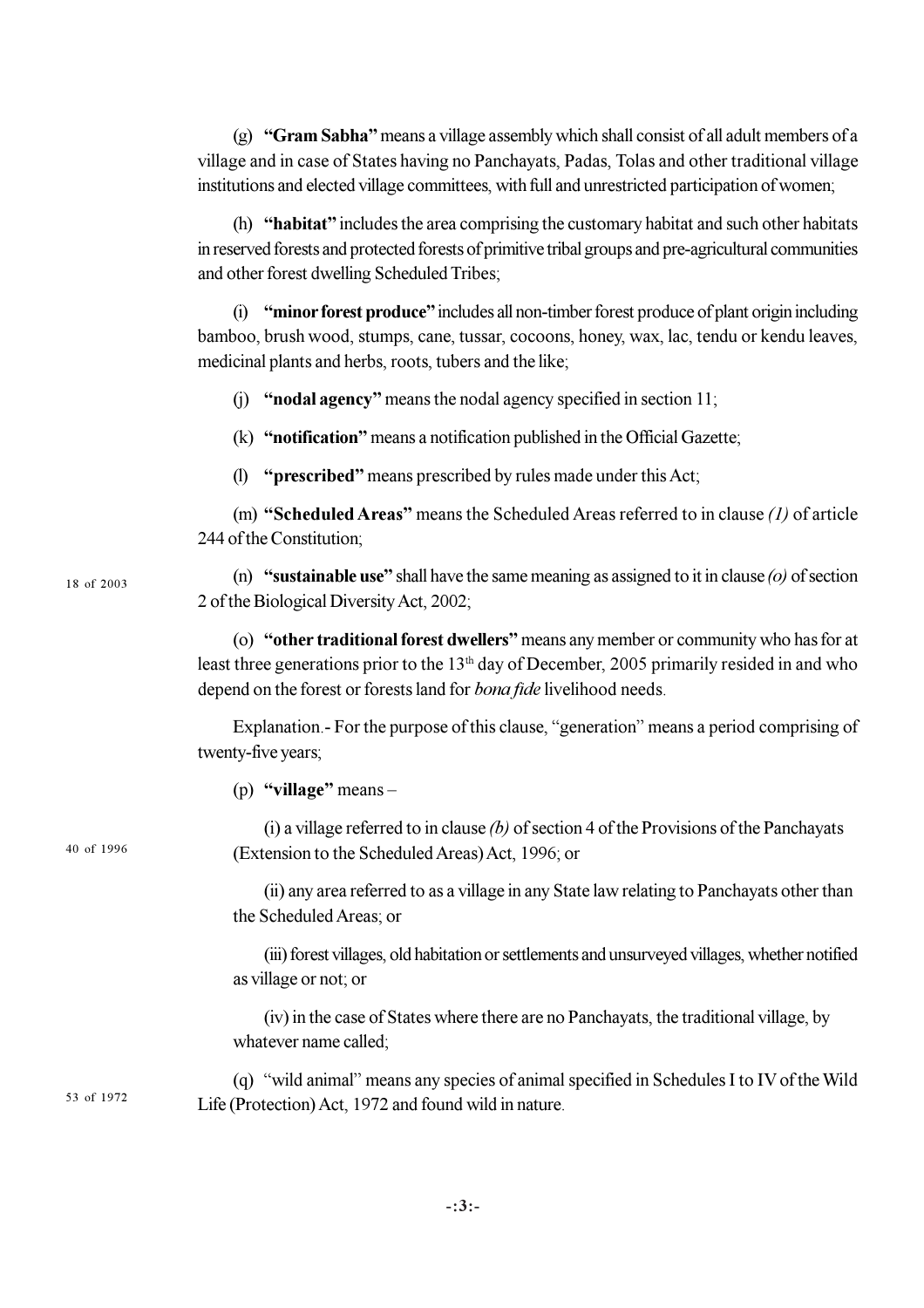## **CHAPTER II**

### **FOREST RIGHTS**

(1) For the purposes of this Act, the following rights, which secure individual or community  $\mathfrak{Z}$ tenure or both, shall be the forest rights of forest dwelling Scheduled Tribes and other traditional forest dwellers on all forest lands, namely:-

Forest rights of Forest dwelling **Scheduled Tribes** and Other traditional forest dwellers.

(a) right to hold and live in the forest land under the individual or common occupation for habitation or for self-cultivation for livelihood by a member or members of a forest dwelling Scheduled Tribes or other traditional forest dwellers;

(b) community rights such as *nistar*, by whatever name called, including those used in erstwhile Princely States, Zamindari or such intermediary regimes;

(c) right of ownership, access to collect, use, and dispose of minor forest produce which has been traditionally collected within or outside village boundaries;

(d) other community rights of uses or entitlements such as fish and other products of water bodies, grazing (both settled or transhumant) and traditional seasonal resource access of nomadic or pastoralist communities.

(e) rights including community tenures of habitat and habitation for primitive tribal groups and pre-agricultural communities;

(f) rights in or over disputed lands under any nomenclature in any State where claims are disputed;

(g) rights for conversion of Pattas or leases or grants issued by any local authority or any State Government on forest lands to titles:

(h) rights of settlement and conversion of all forest villages, old habitation, unsurveyed villages and other villages in forests, whether recorded, notified or not into revenue villages;

(i) right to protect, regenerate or conserve or manage any community forest resource which they have been traditionally protecting and conserving for sustainable use;

(i) rights which are recognised under any State law or laws of any Autonomous District Council or Autonomous Regional Council or which are accepted as rights of trials under any traditional or customary law of the concerned tribes of any State;

(k) right of access to biodiversity and community right to intellectual property and traditional knowledge related to biodiversity and cultural diversity;

(l) any other traditional right customarily enjoyed by the forest dwelling Scheduled Tribes or other traditional forest dwellers, as the case may be, which are not mentioned in clauses (a) to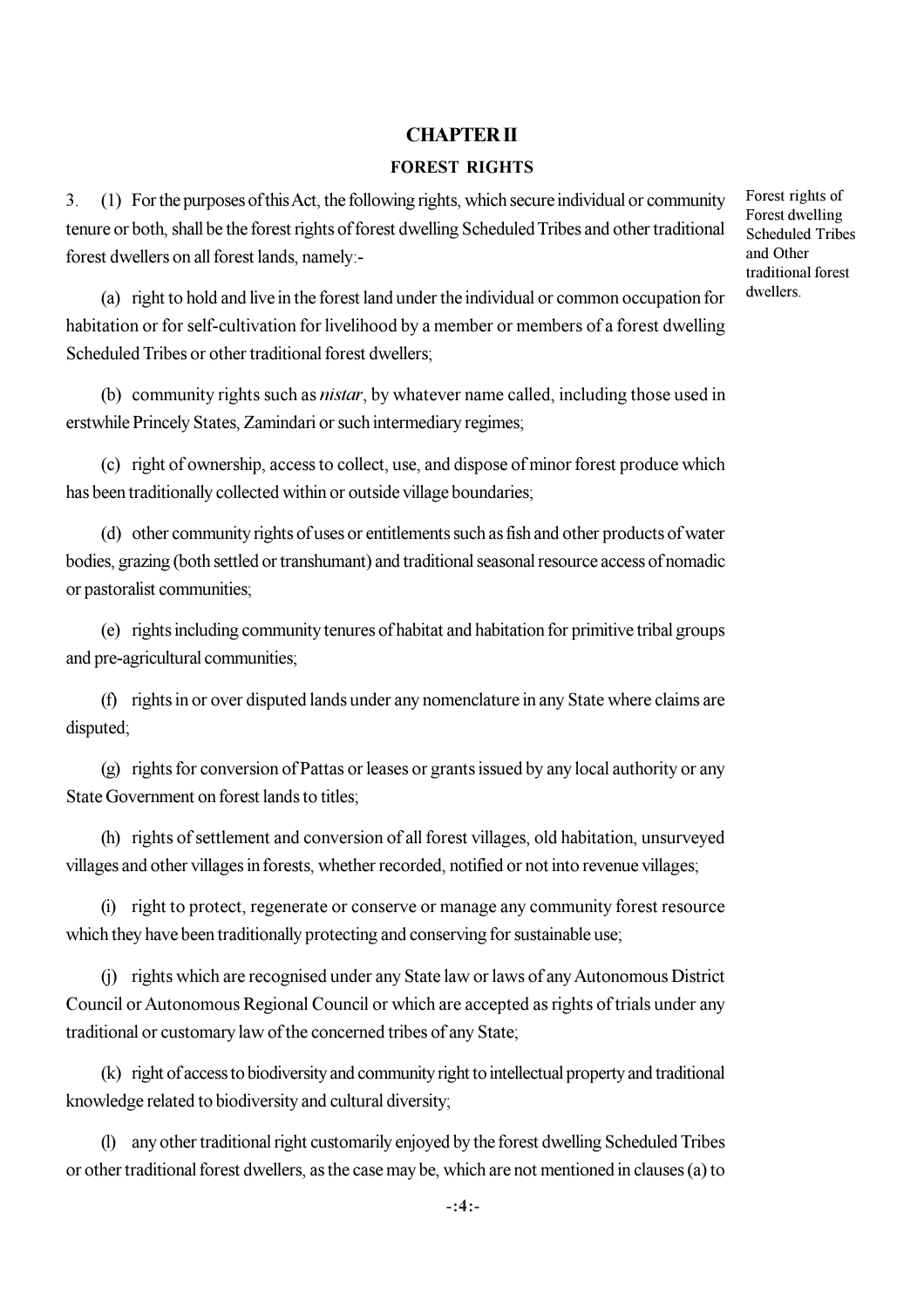(k) but excluding the traditional right of hunting or trapping or extracting a part of the body of any species of wild animal:

(m) right to *in situ* rehabilitation including alternative land in cases where the Scheduled Tribes and other traditional forest dwellers have been illegally evicted or displaced from forest land of any description without receiving their legal entitlement to rehabilitation prior to the 13<sup>th</sup> day of December, 2005.

(2) Notwithstanding anything contained in the Forest (Conservation) Act, 1980, the Central Government shall provide for diversion of forest land for the following facilities managed by the Government which involve felling of trees not exceeding seventy-five trees per hectare, namely:-

69 of 1980

- $(a)$  schools;
- (b) dispensary or hospital;
- $(c)$  anganwadis;
- (d) fair price shops;
- (e) electric and telecommunication lines;
- $(f)$  tanks and other minor water bodies;
- $(g)$  drinking water supply and water pipelines;
- (h) water or rain water harvesting structures;
- $(i)$  minor irrigation canals;
- $(i)$  non-conventional source of energy;
- $(k)$  skill upgradation or vocational training centres;
- $(l)$  roads: and
- $(m)$  community centres;

Provided that such diversion of forest land shall be allowed only if, -

(i) the forest land to be diverted for the purposes mentioned in this sub-section is less than one hectare in each case; and

(ii) the clearance of such developmental projects shall be subject to the condition that the same is recommended by the Gram Sabha.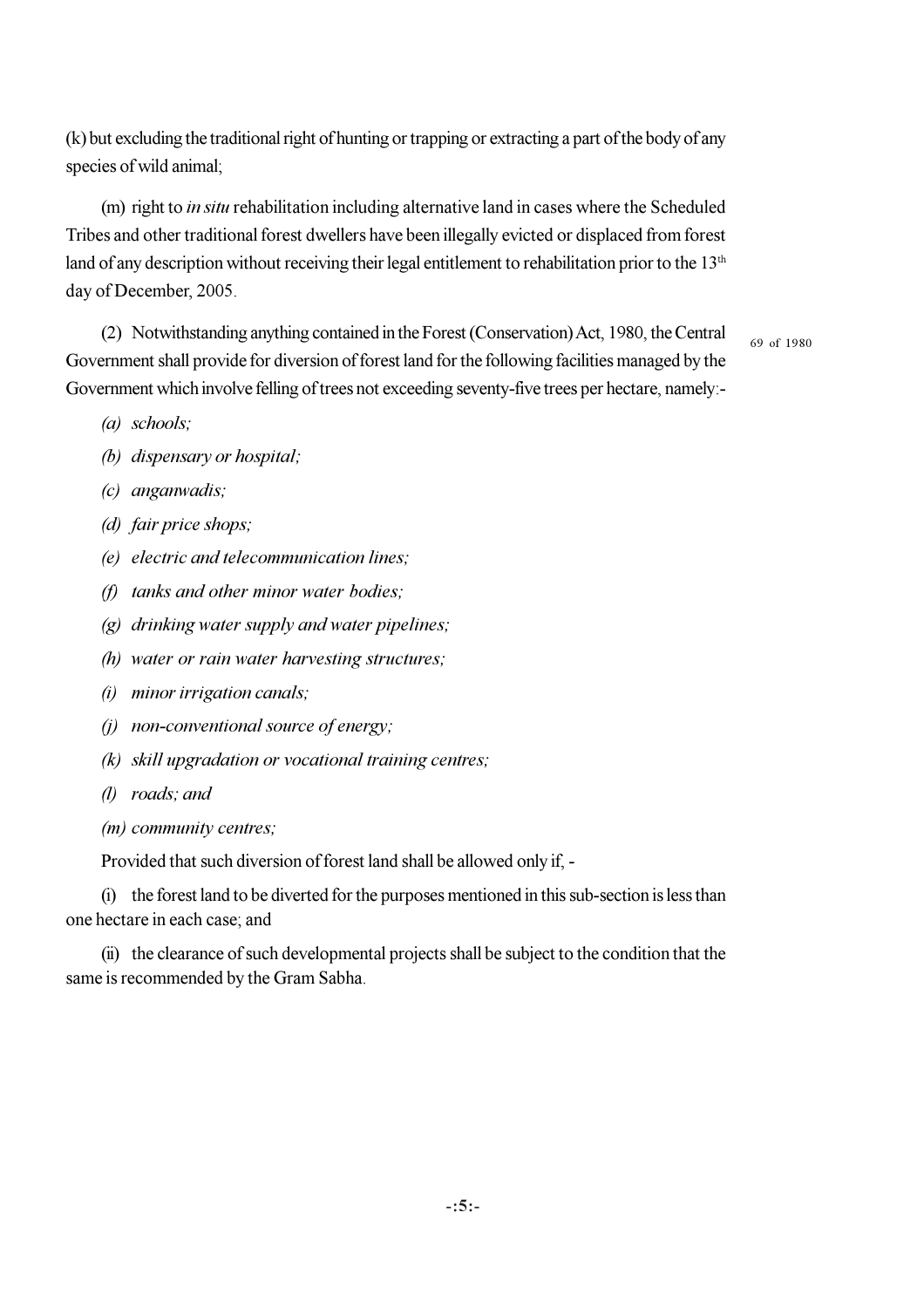**CHAPTER III** 

RECOGNITION, RESTORATION AND VESTING OF FOREST RIGHTS AND RELATED MATTERS

being in force, and subject to the provisions of this Act, the Central Government

hereby recognises and vests forest rights in -

(a) The forest dwelling Scheduled Tribes in States or areas in States where they are declared as Scheduled Tribes in respect of all forest rights mentioned in section 3;

4. (1) Notwithstanding anything contained in any other law for the time

(b) The other traditional forest dwellers in respect of all forest rights mentioned in section 3.

(2) the forest rights recognised under this Act in critical wildlife habitats of National Parks and Sanctuaries may subsequently be modified or resettled, provided that no forest rights holders shall be resettled or have their rights in any manner affected for the purposes of creating inviolate areas for wildlife conservation except in case all the following conditions are satisfied, namely:-

(a) the process of recognition and vesting of rights as specified in section 6 is complete in all the areas under consideration;

(b) it has been established by the concerned agencies of the State Government, in exercise of their powers under the Wild Life (Protection) Act, 1972 that the activities or impact of the presence of holders of rights upon wild animals is sufficient to cause irreversible damage and threaten the existence of said species and their habitat;

(c) the State Government has concluded that other reasonable options, such as, co-existence are not available;

(d) a resettlement or alternatives package has been prepared and communicated that provides a secure livelihood for the affected individuals and communities and fulfils the requirements of such affected individuals and communities given in the relevant laws and the policy of the Central Government:

(e) the free informed consent of the Gram Sabhas in the areas concerned to the proposed resettlement and to the package has been obtained in writing;

(f) no resettlement shall take place until facilities and land allocation at the resettlement location are complete as per the promised package;

Provided that the critical wildlife habitats from which rights holders are thus relocated for purposes of wildlife conservation shall not be subsequently diverted by the State Government or the Central Government or any other entity for other uses.

53 of 1972

Recognition of, and vesting of, forest rights in forest dwelling Scheduled Tribes and other traditional forest dwellers69 of 1980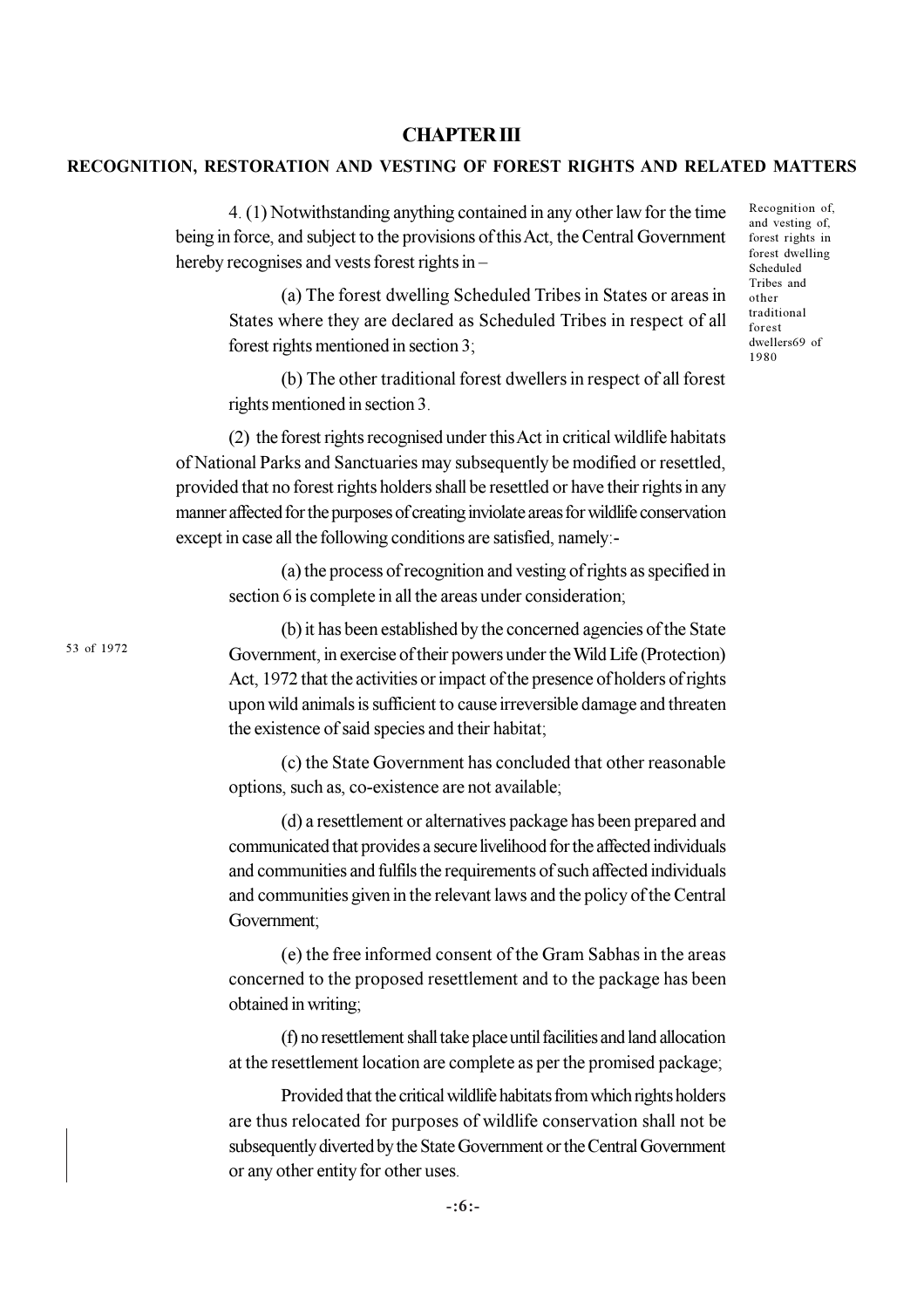(3) The recognition and vesting of forest rights under this Act to the forest dwelling Scheduled Tribes and to other traditional forest dwellers in relation to any State or Union territory in respect of forest land and their habitat shall be subject to the condition that such Scheduled Tribes or tribal communities or other traditional forest dwellers had occupied forest land before the 13<sup>th</sup> day of December, 2005.

 $(4)$  A right conferred by sub-section  $(1)$  shall be heritable but not alienable or transferable and shall be registered jointly in the name of both the spouses in case of married persons and in the name of the single head in the case of a household headed by a single person and in the absence of a direct heir, the heritable right shall pass on to the next-of-kin.

(5) Save as otherwise provided, no member of a forest dwelling Scheduled Tribe or other traditional forest dweller shall be evicted or removed from forest land under his occupation till the recognition and verification process is complete.

 $(6)$  Where the forest rights recognised and vested by sub-section  $(1)$  are in respect of land mentioned in clause (a) of sub-section (1) of section 3 such land shall be under the occupation of an individual or family or community on the date of commencement of this Act and shall be restricted to the area under actual occupation and shall in no case exceed an area of four hectares.

(7) The forest rights shall be conferred free of all encumbrances and procedural requirements, including clearance under the Forest (Conservation) Act, 1980, requirement of paying the 'net present value' and 'compensatory afforestation' for diversion of forest land, except those specified in this Act.

69 of 1980

(8) The forest rights recognised and vested under this Act shall include the right of land to forest dwelling Scheduled Tribes and other traditional forest dwellers who can establish that they were displaced from their dwelling and cultivation without land compensation due to State development interventions, and where the land has not been used for the purpose for which it was acquired within five years of the said acquisition.

Duties of holders of forest rights.

5. The holders of any forest right, Gram Sabha and village level institutions in areas where there are holders of any forest right under this Act are empowered to –

(a) protect the wild life, forest and biodiversity;

(b) ensure that adjoining catchments areas, water sources and other ecological sensitive areas are adequately protected;

(c) ensure that the habitat of forest dwelling Scheduled Tribes and other traditional forest dwellers is preserved from any form of destructive practices affecting their cultural and natural heritage;

(d) ensure that the decisions taken in the Gram Sabha to regulate access to community forest resources and stop any activity which adversely affects the wild animals, forest and the biodiversity are complied with.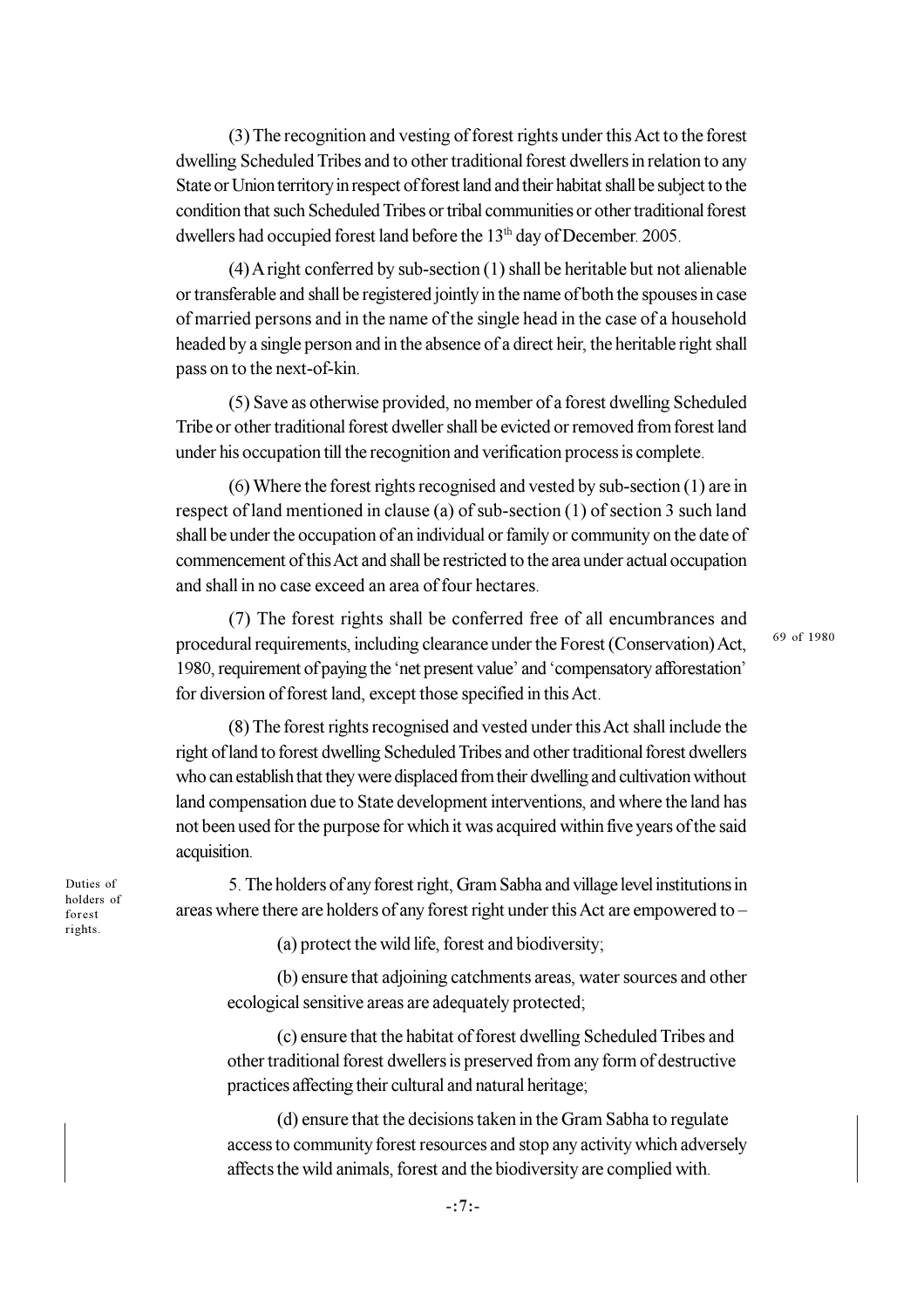# **CHAPTER IV**

### **AUTHORITIES AND PROCEDURE FOR VESTING OF FOREST RIGHTS**

Authorities to vest forest rights in forest dwelling Scheduled Tribes and other traditional forest dwellers and procedure thereof

6. (1) The Gram Sabha shall be the authority to initiate the process for determining the nature and extent of individual or community forest rights or both that may be given to the forest dwelling Scheduled Tribes and other traditional forest dwellers within the local limits of its jurisdiction under this Act by receiving claims, consolidating and verifying them and preparing a map delineating the area of each recommended claim in such manner as may be prescribed for exercise of such rights and the Gram Sabha shall, then, pass a resolution to that effect and thereafter forward a copy of the same to the Sub-Divisional Level Committee.

(2) Any person aggrieved by the resolution of the Gram Sabha may prefer a petition to the Sub-Divisional Level Committee constituted under sub-section (3) and the Sub-Divisional Level Committee shall consider and dispose of such petition;

Provided that every such petition shall be preferred within sixty days from the date of passing of the resolution by the Gram Sabha;

Provided further that no such petition shall be disposed of against the aggrieved person, unless he has been given a reasonable opportunity to present his case.

(3) The State Government shall constitute a Sub-Divisional Level Committee to examine the resolution passed by the Gram Sabha and prepare the record of forest rights and forward it through the Sub-Divisional Officer to the District Level Committee for a final decision.

(4) Any person aggrieved by the decision of the Sub-Divisional Level Committee may prefer a petition to the District Level Committee within sixty days from the date of decision of the Sub-Divisional Level Committee and the District Level Committee shall consider and dispose of such petition:

Provided that no petition shall be preferred directly before the District Level Committee against the resolution of the Gram Sabha unless the same has been preferred before and considered by the Sub-Divisional Level Committee:

Provided further that no such petition shall be disposed of against the aggrieved person, unless he has been given a reasonable opportunity to present his case.

(5) The State Government shall constitute a District Level Committee to consider and finally approve the record of forest rights prepared by the Sub-Divisional Level committee.

(6) The decision of the District Level Committee on the record of forest rights shall be final and binding.

(7) The State Government shall constitute a State Level Monitoring Committee to monitor the process of recognition and vesting of forest rights and to submit to the nodal agency such returns and reports as may be called for by that agency.

(8) The Sub-Divisional Level Committee, the District Level Committee and the State Level Monitoring Committee shall consist of officers of the departments of Revenue, Forest and Tribal Affairs of the State Government and three members of the Panchayati Raj Institutions at the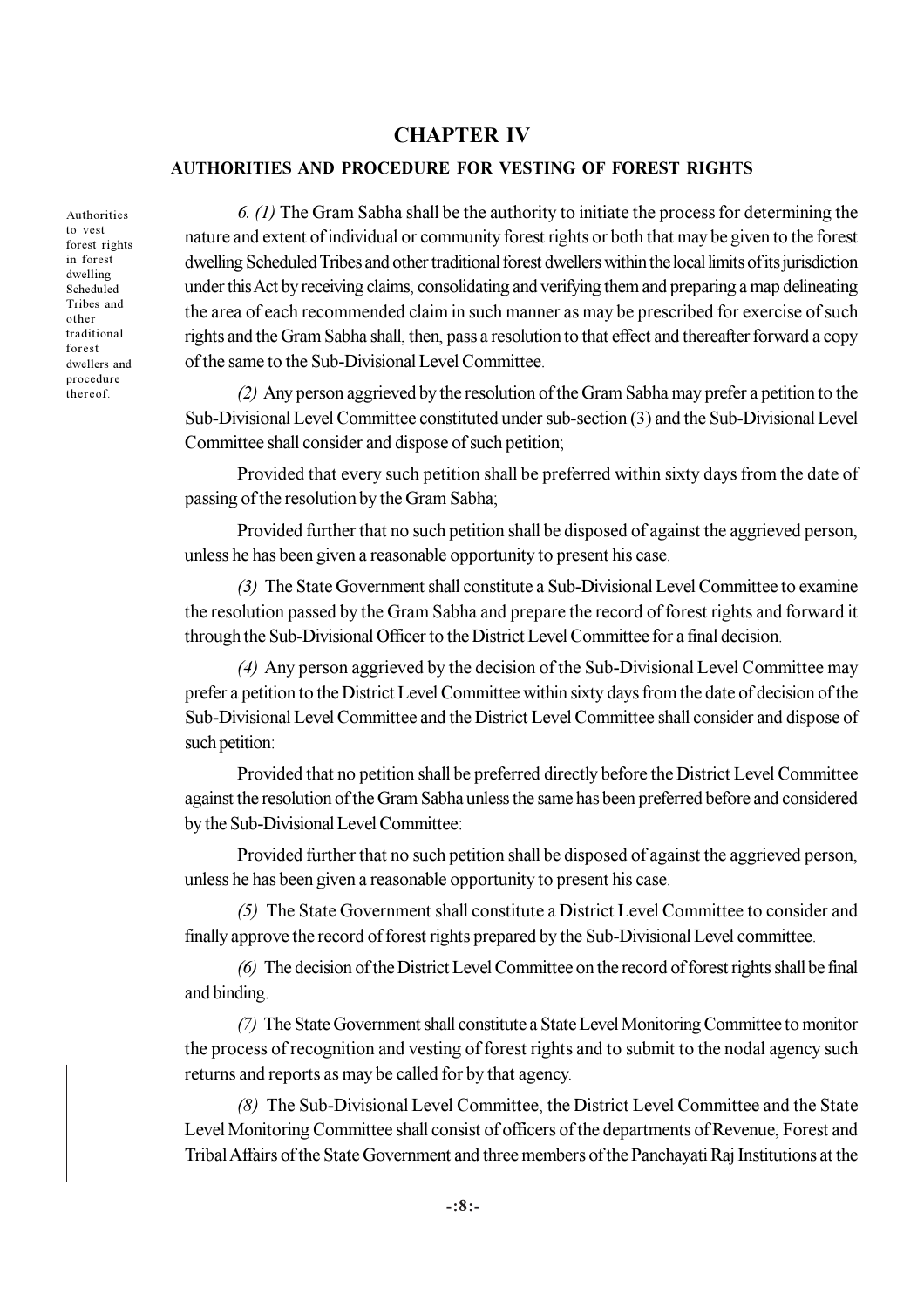appropriate level, appointed by the respective Panchayati Raj Institutions, of whom two shall be the Scheduled Tribe members and at least one shall be a woman, as may be prescribed.

(9) The composition and functions of the Sub-Divisional Level Committee, the District Level Committee and the State Level Monitoring Committee and the procedure to be followed by them in the discharge of their functions shall be such as may be prescribed.

# **CHAPTER V**

# **OFFENCES AND PENALTIES**

7. Where any authority or Committee or officer or member of such authority or Committee contravenes any provision of this Act or any rule made thereunder concerning recognition of forest rights, it, or they, shall be deemed to be guilty of an offence under this Act and shall be liable to be proceeded against and punished with fine which may extend to one thousand rupees:

Provided that nothing contained in this sub-section shall render any member of the authority or Committee or head of the department or any person referred to in this section liable to any punishment if he proves that the offence was committed without his knowledge or that he had exercised all due diligence to prevent the commission of such offence.

8. No court shall take cognizance of any offence under section 7 unless any forest dwelling Scheduled tribe in case of a dispute relating to a resolution of a Gram Sabha or the Gram Sabha through a resolution against any higher authority gives a notice of not less than sixty days to the State Level Monitoring Committee and the State Level Monitoring Committee has not proceeded against such authority

**CHAPTER VI** 

**MISCELLANEOUS** 

officer exercising any of the powers conferred by or under this Act shall be deemed

to be a public servant within the meaning of section 21 of the Indian Penal Code.

9. Every member of the authorities referred to in Chapter IV and every other

#### Offences by members or officers of authorities and Committees under this Act.Cognizance of offences.

Cognizance of offences.

Members of authorities etc., to be public servants.

1860 Protection

 $45$  of

of action taken in good faith

 $10.(1)$  No suit, prosecution or other legal proceeding shall lie against any officer or other employee of the Central Government or the State Government for anything which is in good faith done or intended to be done by or under this Act.

(2) No suit or other legal proceeding shall lie against the Central Government or the State Government or any of its officers or other employees for any damage caused or likely to be caused by anything which is in good faith done or intended to be done under this Act.

(3) No suit or other legal proceeding shall lie against any authority as referred to in Chapter IV including its Chairperson, members, member-secretary, officers and other employees for anything which is in good faith done or intended to be done under this Act.